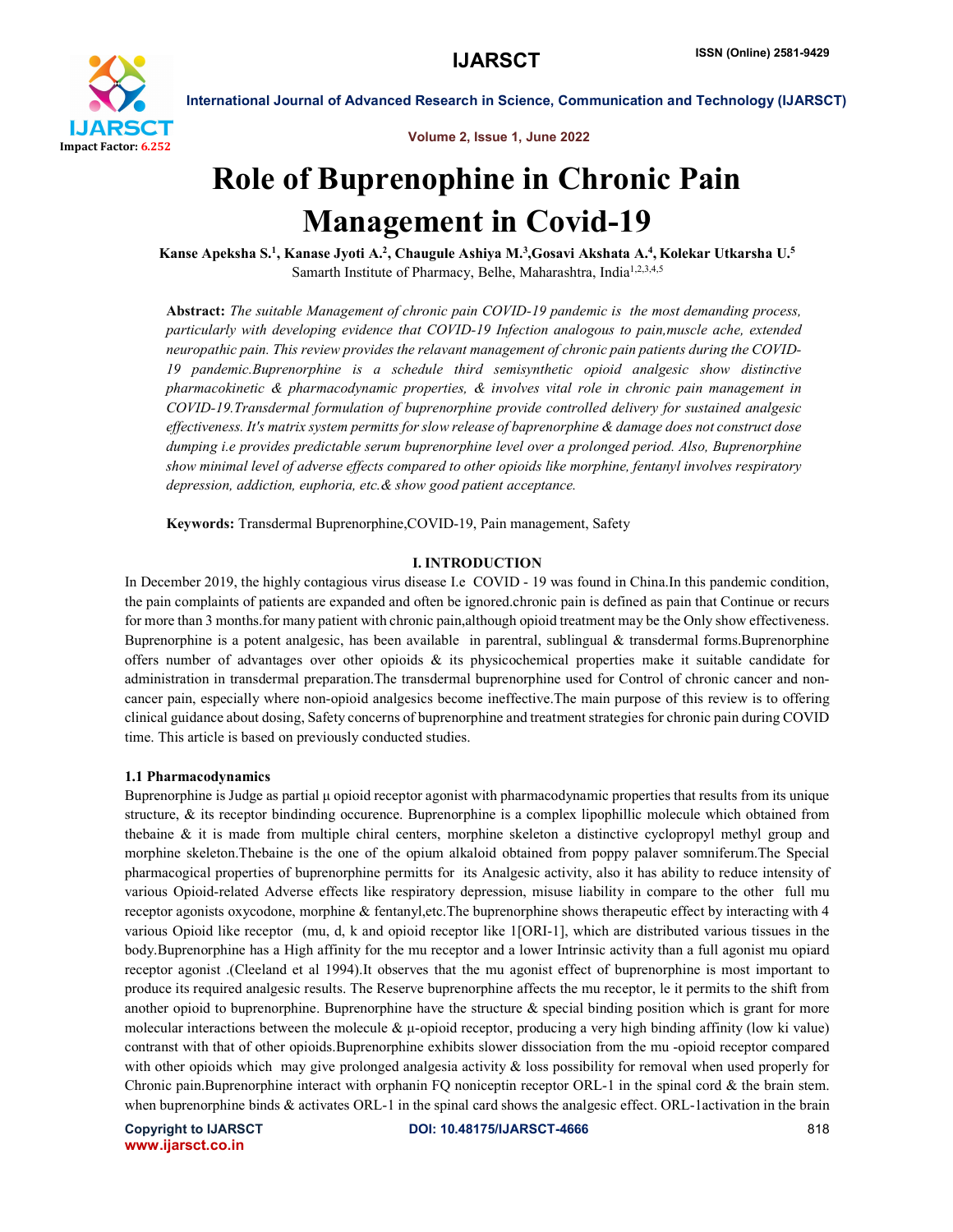

#### Volume 2, Issue 1, June 2022

stem Stop opioid analgesic responses  $\&$  show to the partial agonist property of buprenorphine. The opioid binding at muopioid receptor causes phosphorylation which assists the the release of G-protein subunits, inhibition of adenyl cyclase, regulation of ion channel & decreases the cAMP levels.These signalling process slow down neurotransmitter release which results in Hyperpolarisation of cell membare.In that way, it stops noniceptor activation & affording phosphorylation.But phosphorylation at specific amino acid residues on the receptor cytoplasmic domain may carry out B-arrestin recruitment. B-arrestin has connected with respiratory depression, constipation & abuse liability.Buprenorphine is unique that compared to other opioids, it stimulate sufficient G-protein signalling but restrict the B-arrestin recruitment to the receptor. Buprenophine shows lower phosphorylation at mu opioid receptor compared to full u receptor agonists.It also shows phosphorylation of amino acid, serine 375 at μ-opioid receptor, although other opioids also produce substantial phosphorylation in at additional amino acids, ie, threaping 340, 376and 379.Buprenorphine limit the B-arrestin recruitment to the receptor because absence of threonine phosphorylation, which could grant to buprenorphine potentially favourable Safety profile.

#### 1.2 Pharmacokinetics

Buprenorphine have High potency ,low weight & High lipophilicity.Buprenorphine orally shows 1st pass metabolism, therefore its oral absorption is poor.Buccal route shows effective administration or currently the more effectual delivery system because it has highest observed non- intraverous bioavailability range compare to other routes. Sublingual route is also effective. Administration by transdermal routes has low absorption, but it is overcome by designing for various formulations. Buprenorphine shows High protein binding (ie: 96% protein bound), basically to alpha& beta- globulin and exhibits a large Volume of distribution because of its High lipophilicity, which may also permits, analgesic activity.

#### Metabolism

The Hepatic cytochrome P (CYP) 450 system metabolises buprenorphine to nor buprenophine by N-dealkylation of the cyclopropylmethyl group.Nor-buprenorphine is 10 times more potent than buprenorphine in causing respiratory depression effect antagonized by nalaxone(Gal 1989).According to In-Vitro studies, indicate that nor- buprenorphine show high affinity to μ,delta and k-opioid receptors low affinity for ORL-1 & preclinical studies show confirm its slight contribution to analgesia.

#### Excreation

The buprenorphine  $\&$  its metabolites excreated 70% by biliary system  $\&$  same small partion also follows elimination from urinary system. Therefore buprenorphine is suitable for the patients with renal  $\&$  hepatic impairement due to this made of excretion.

Side-effects-Buprenorphine can cause nausea, vomiting, sedation, papillary constriction, delayed gastric emptying and respiratory depression. Buprenorphine at high doses can increases liver enzymes due to accumulation within mitochondria.Buprenorphine have its respiratory effects are limited, compared to morphine & fentanyl which have been shown to have no ceiling effect for analgesia but which can cause severe respirating depression apnea in high doses.

#### ІІ. TRANSDERMAL PATCHES OF BUPRENORPHINE IN PAIN MANAGEMENT

The risk of respiratory depression due to with buprenorphine is low, unless used with other CNS depressants. Especially, the EU Summary of product characteristics mentions that transdermal buprenorphine show respiratory depression with a rare event, Occuring in >/ 0.01% but < 0.1%of patients.The application of the transdermal patch, buprenorphine diffuses from the patch through the skin into the circulation, show a controlled constant delivery of buprenorphine over the 7-day dosing interval.The Buprenorphine patches with 7-days application is available with flux rate of 5,10, and 20 ug/h. Anyway of the dosage level (5, 10 or 20 ug/h), the steady state concentration is reached during the it's first application  $\&$ Buprenorphine concentration in plasma remain relatively constant during each subsequent 7-day patch application. When the patch is removed, plasma drug concentration decrease by approximately 50% in the first 12 hours (range 10-24 hours)after removal. The suggested sites for application are the upper outer arm, upper chest, upper back & the side of chest.It is a special interest because of its long period of action, antihyperalgesic effects & free renal involvement. It is normally started on a small dosage and gradually increasing it after 3 days. There are 2 forms of patch are available:a)The

www.ijarsct.co.in

Copyright to IJARSCT **DOI: 10.48175/IJARSCT-4666** 819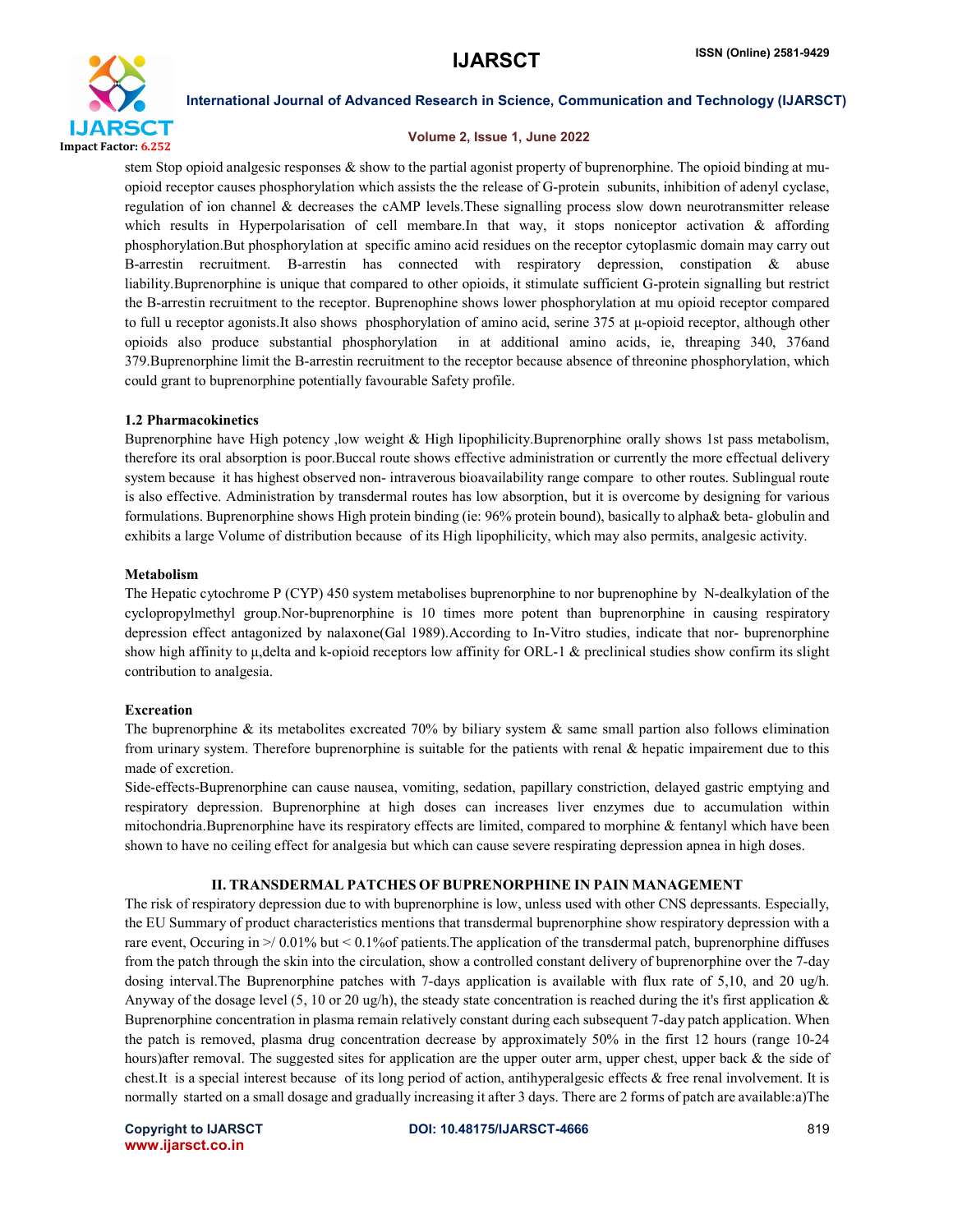

#### Volume 2, Issue 1, June 2022

96 hrs Transtec and the 7 day Butrans patch both are use matrix design.Matrix design it is provides controlled delivery of buprenorphine for sustained analgesic efficacy with reduced Adverse effects.The transdermal Buprenorphine Patch can significantly enhance the extent & duration of pain relief while maximizing safety. Although oral or parental formulations of buprencaphine gives effective analgesic activity, But frequency of dosing can` increase the fluctuation of plasma buprenorphine concentration potentially results in pain relief of in more adverse effects.The extended transdermal buprenorphine delivery can increase in duration and consistency of drug exposure & analgesic effectiveness with small frequent dosing, mainly in patients with altered metabolism and pharmacokinetics. Buprenorphine transdermal formulation can Improve compliance with drug therapy.Also trasdermal patch offers advantages in treatment of pain management in patient have disability to swallowing ,already suffering from gastrointestinal disorders, or discomfort with aral dosing or impaired memory.

### ІІІ. ROLE OF BUPRENOPHINE IN CHRONIC PAIN MANAGEMENT IN COVID-19

The COVID-19 pandemic has brought new problems to already struggling patients with chronic pain. Powerfully, increase in inactivity due to government lockdown & quarantine orders have resulted in deconditioning, affects patients who depend on PT or exercise programmes as part of them pain management. Immunosuppression as a result of a medication whether chronic opioid therapy or the use of oral or injectable steroids is mainly concerning during time of global pandemic. Buprenorphine use as treatment for moderate-to-severe pain  $\&$  both cancer  $\&$  non-cancer pain. It is also used for a wide range of painful conditions including both nociceptive and neuropathic pain. Opioid use is indicated to provide suitable analgesia should be achieved without Significant Adverse effects. Here, Buprenorphine is Highly recommended while fentanyl  $\&$  morphine are not suggested due to their dependence potential  $\&$  side effects. Pain is an early sign of infection, a return of infection in COVID-19. Even after recovering from the coronavirus infection, a large number of people are struggling with post-covid symptoms, like chronic muscle pain, joint pain. According to Dr. Vishal Nigam, orthopedic and spine surgean at the Moolchand Hospital," Back pain and joint pain after covid could have been the most common present in orthopaedic clinics. Almost 15 per cent patient present with joint pains or arthralgia and 45 per cent patients present with muscle pains or myalgia".this pain can be temporary or can last longer. One of the wrong steps that patients takes is to try to get back to normal routine quickly despite weakness This leads to injury rather than recovery. Mild pain associated COVID-19 symptoms treated by paracetamol & other NSAIDS. But In case of moderate to severe pain, opioids mainly Buprenorphine recommended. Because buprenorphine show minimal immunosupression compared to other opioids.It is necessary to avoid corticosteroids by the practioner, if a patient has COVID-19 Infection, although asymptomatic at the time of presentation.

# IV. OTHER USES OF BUPRENORPHINE

- 1. Buprenorphine with the combination of naloxone used to treat opioid deperdere or addiction.
- 2. Buprenorphine can be used in patients suffering with impaired renal function and chronic renal insufficiency and also in haemodialysis patients in whom its pharmacokinetics are unchanged.
- 3. When the Buprenorphine patch is applied before surgery and left in place for several days after surgery ,it helps to control pain.

#### V. CONCLUSION

The unexpected issues in the field of chronic pain has brought by the COVID-19 pandemic. The COVID - 19 having a intense effect on health care & patients with Chronic pain. Improper , delayed or stopping of treatment for patients may be creates consequences with patients like Increase in pain, disability.Buprenorphine does not produce dose dumping, it is become advantage specially in elder patients (Ref. Budd 2003), because the existing diseases like diabetes, cardiovascular & neurological diseases in the elderly raises in care of drug interactions with multiple medications.transdermal buprenorphine become charming choice for older patients which suffer with renal insufficiency, due to the safe  $\&$ effectuall use in renal failure. The transdermal administration route is an advantage for long-term use in ease of handling & Increased patient compliance and cost-effectiveness of treatment.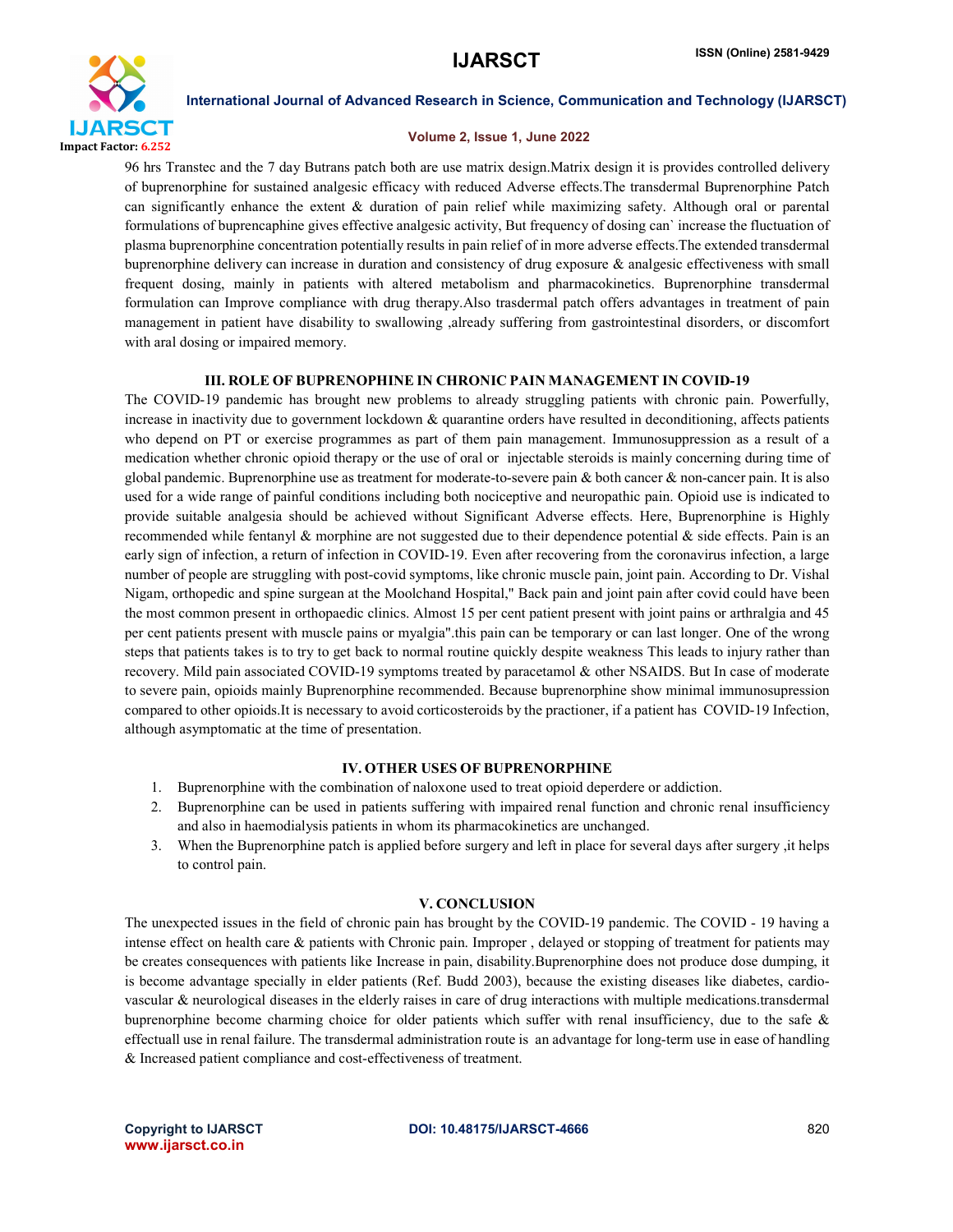

#### Volume 2, Issue 1, June 2022

### ACKNOWLEDGMENT

The authors would like to thank Principal and Management of Samarth Institute of pharmacy, Belhe for giving us a chance to carry out the present research work.

#### **REFERENCES**

- [1]. Treede RD, Rief W, Barke & et.al chronic pain as a symptom or a disease: The JASP classification of chronic pain for the International classification of Disese are (ICD-11). pain for the International classification of Disease (ICD-11). pain 2019; 160(1): 19-27. doi ; 10. 1097/j. pain.0000000000001384.
- [2]. Khanna IK, Pillarisetti S., Buprenorphine an attractive opioid with underutilized potential in treatment of chronic pain. J pain Res. 2015, 8: 859-70
- [3]. kress H.G. clinical update on the pharmacology, efficacy and safety of transdermal buprenorphine. Eur J. pain, 2009: 13 (3): 219 -30
- [4]. Lewis JW. Ring. C- bridged derivatives of thebaine & and oripavine. Adv. Biochem. psychopharmacol 1973;8: 122-36
- [5]. Ehlrich AT, Darcq E Recommending buprenorphine for pain management. pain manag. 2019; 9(1): 13-26
- [6]. Corder G. Castro DC. Bruchas MR, Scherrer G. Endogenous & and exogenous opioids in pain. Annu Rev. neurosci.2018, 41: 453-73
- [7]. Jusinski DR, pevnick Js (Griffith JD. Human pharmacology and abuse potential of the analgesic buprenorphine: a potential agent. for treating narcotic addiction. Arch gen psychiatry, 1978; 35 (4) : 501-16
- [8]. The national alliance of Advocates For Buprenorphine treatment for opioid addiction in the privacy of a doctor office 2015. Available at: http:// www. naubt. org/ documents | naabt - brochure %20 Version % 202.pdf. accessed march 25, 2019
- [9]. Davis M.P., pasternak G, Behm B treating Chronic pain; an overview of clinical studies centered on the buprenorphine option. Drugs 2018, 78 (12): 1211-28.
- [10]. Sutcliffe KJ, Henderson G ,kelly E,sessions RB. Drug Binding poses relate structure with efficacy in the mu opioid receptor. J mol Biol 2017; 429 (R); 1840-51.
- [11]. Corder G, Castro DC, Bruchas MR, schemer G. Endogenous & exogenous Opioids in pain. Annu rev Neuroscience 2018, 41 : 453-73
- [12]. Larochelle MR, Berson D land T, Stopka TJ, Wang N, Xuan Z,et.al. Medication for opioid use disorder after non-fatal opioid overdose and association with mortility; a cohort study. • Ann Inteon med.2018; 169(3): 137- 45.
- [13]. Raehal KM, Bohn LM. The role of beta arrestin 2 in severity of antiociceptive tolerance & and physical dependence induced by different opioid pain therapeutics. Neuropharmacology.2011; 60 (1): 58 - 65
- [14]. Just s. Illings & Trester Zedlitz m. Lau EK, Kotowski SJ, Miess E,et al.differentiation of opioid drug effect by hierarchical multi- site. phosphorylation, mol pharmacol. 2013; 83 (3):693-9:
- [15]. schulz s. mayer D. Pfeiffer M, Stumm R , Koch T, Hollt V. morphine induces terminal micro-opioid receptor desensitization by sustained phosphorylation of serine 375 -EMBO J, 2004; 23 (16): 3282-9
- [16]. Saidak Z, Blake Palmerk & Hay DL, Northup JK, grass M. Differential activation of g-protein by mu opioid agonists. Br J. Pharmacol.2006;147(6):671-80
- [17]. 17)Huesti's MA, cone. EJ, pirny so, Umbricht A, preston kl. Intravenous Buprenorphine & nor- buprenorphine -pharmacoKinetics In Human. Drug alcohol depend, 2013;131 (3): 258-62 •
- [18]. kuhlman JJ Jr, Lalani S, magluilo J Jr, Levine B, Darwin W. D Human pharmacokinetics of intravenous, sublingual  $\&$  and buccal buprenarphine J Anal Toxical, 1996; 20(6): 369 - 78
- [19]. Batrans® (Buprenorphine transdermal system) [prescribing information), Stamford, ct:perdue pharma L.P.;2018
- [20]. Aiyer R, Gulati A Gungors, Bhatia A,Mehta N. treatment of chronic pain with various buprenorphine formulations :a systematic review of clinical studies, Anesth analg. 2018; 127 (2): 529-38
- [21]. Elkader A, Sproule B. Buprehorphine: clinical pharmacokinetics in the treatment of opioid dependence, clin pharmacokinet, 2005; 14 (7):661-80